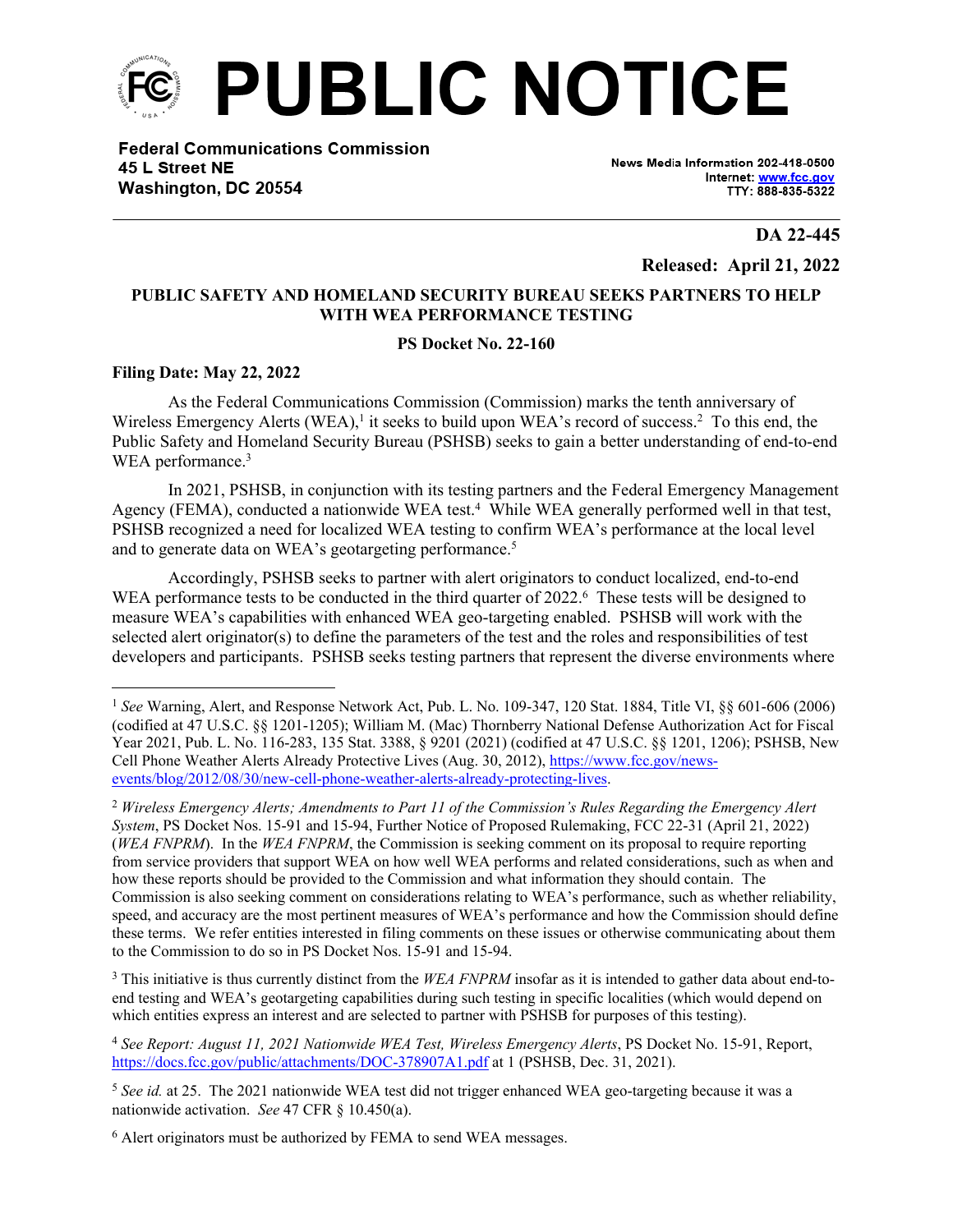WEAs are sent (*i.e.*, dense urban, urban, suburban and rural areas).<sup>7</sup> PSHSB will select alert originators based on criteria that include:

- 1. The alert originator's ability to organize test participants that are customers of the several Participating Commercial Mobile Service (CMS) Provider that serve their jurisdiction;
- 2. The alert originator's ability to organize test participants from geographically diverse locations;
- 3. The alert originator's ability to conduct a public outreach campaign that ensures public awareness about a WEA test;
- 4. The alert originator's expertise in collecting data.<sup>8</sup>

PSHSB intends to select as a testing partner each alert originator that files an expression of interest demonstrating their ability to meet these criteria, provided the need to conduct an exercise with a manageable number of participants.

*Filing Requirements*. Interested parties should submit expressions of interest within 30 days of publication of this Public Notice. Submissions may be made in any format, and may contain any additional information that may be relevant to our consideration of potential partner(s). Expressions of interest may be filed using the Commission's Electronic Comment Filing System (ECFS).<sup>9</sup> All expressions of interest must reference PS Docket No. 22-160.<sup>10</sup>

- Electronic Filers: Expressions of interest may be filed electronically using the Internet by accessing the ECFS: [https://www.fcc.gov/ecfs/.](https://www.fcc.gov/ecfs/)
- Paper Filers: Parties who choose to file by paper must file an original and one copy of each filing.
- Filings can be sent by commercial overnight courier, or by first-class or overnight U.S. Postal Service mail. All filings must be addressed to the Commission's Secretary, Office of the Secretary, Federal Communications Commission.
- Commercial overnight mail (other than U.S. Postal Service Express Mail and Priority Mail) must be sent to 9050 Junction Drive, Annapolis Junction, MD 20701. U.S. Postal Service first-class, Express, and Priority mail must be addressed to 45 L Street, NE Washington DC 20554.<sup>11</sup>
- Effective March 19, 2020, and until further notice, the Commission no longer accepts any hand or messenger delivered filings. This is a temporary measure taken to help protect the health and safety of individuals, and to mitigate the transmission of COVID-19. *See FCC Announces Closure of FCC Headquarters Open Window and Change in Hand-Delivery Policy,* Public Notice, DA 20-304 (March 19, 2020), https://www.fcc.gov/document/fcc-closes-headquartersopen-window-and-changes-hand-delivery-policy. After COVID-19 restrictions are lifted, the Commission has established that hand-carried documents are to be filed at the Commission's

<sup>7</sup> *See* ATIS, Location Technology Performance Data - Define Topologies & Data Collection Methodology, ATIS-0500011 (2007), [https://webstore.ansi.org/Standards/ATIS/ATIS0500011.](https://webstore.ansi.org/Standards/ATIS/ATIS0500011)

<sup>8</sup> *See Public Safety and Homeland Security Bureau Seeks Authorized Alert Originators to Participate in Testing of the Accuracy of the Wireless Emergency Alert System's Geographic Targeting Capability*, PS Docket Nos. 15-91, 15-94, Public Notice, 34 FCC Rcd 4806 (Jul. 11, 2019).

<sup>9</sup>  *See Electronic Filing of Documents in Rulemaking Proceedings*, 63 FR 24121 (1998).

<sup>10</sup> *Id.*

<sup>11</sup> *FCC Announces Change in Headquarters Location,* Public Notice, 35 FCC Rcd 11534 (OMD 2020); *Amendment of the Commission's Rules of Practice and Procedure*, Order, 35 FCC Rcd 7867 (OMD 2020), 85 Fed. Reg. 64404 (Oct. 13, 2020).